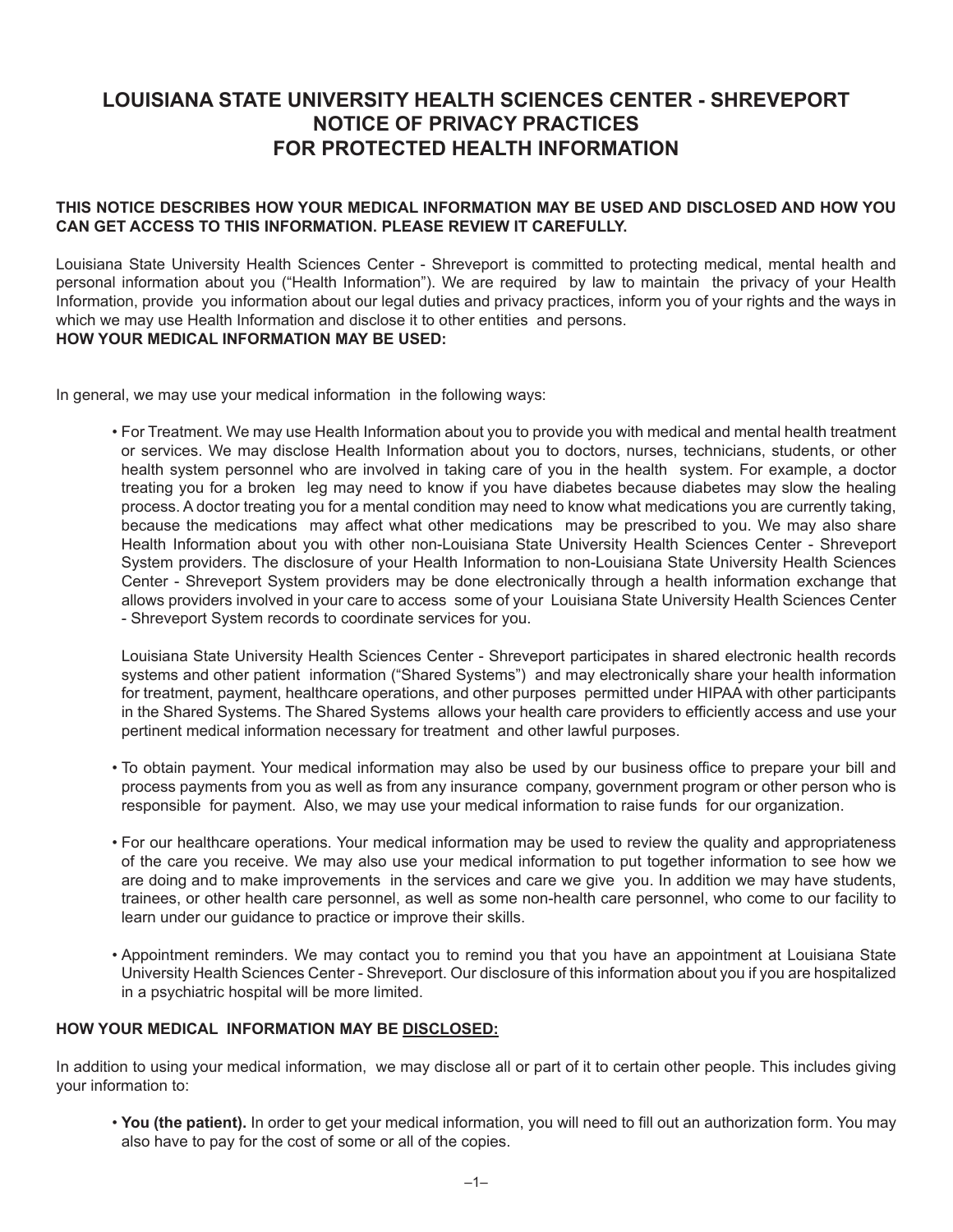- People you ask us to give it to. If you tell us that you want us to give your medical information to someone, we will do so. You will need to fill out an authorization form. You may stop this authorization at any time. We are not allowed to force you to give us permission to give your medical information to anyone. We cannot refuse to treat you because you stop this authorization. Situations that will require your authorization include most uses and disclosures of psychotherapy notes, protected health information (PHI) for marketing purposes, and disclosures that constitute a sale of PHI. Other uses and disclosures not described in this Notice and not required or permitted by law will be made only with your authorization.
- • **Individuals involved in your care or payment for your care.** We may release medical information to anyone involved in your medical care, e.g., a friend, family member, personal representative, or any individual you identify. We may also give information to someone who helps pay for your care. We may also tell your family or friends about yaour general condition and that you are in the hospital.
- • **Disaster relief efforts.** We may disclose Health Information about you to an entity assisting in a disaster relief effort so that others can be notified about your condition, status and location.
- Payers. We have the right to give your medical information to insurance companies, government programs (such as Medicare and Medicaid) and the people who process their claims as well as to others who are responsible for paying for all or part of the cost of treatment provided to you. For example, we may tell your health insurance company what is wrong with you and what treatment is recommended or has been given. Also, if your treatment is or may be covered by worker's compensation, we may give medical information to the people who handle your worker's compensation, the Louisiana Office of Worker's Compensation Administration and to your employer.
- • **Our "business associates."** Business associates are companies or people that we contract with to do certain work for us. Examples include information to auditors, attorneys and specialized people providing management, analysis, utilization review or other similar services to us. Another example is the giving of health information to a business associate so that the business associate can create a de-identified data base. Business associates are required to agree to take reasonable steps to protect the privacy of your medical information.
- • **Limited data set recipients.** If we use your information to make a "limited data set," we may give the unlimited data set" that includes your information to others for the purposes of research, public health action or health care operations. The persons who receive limited data sets" are required to agree to take reasonable steps to protect the privacy of your medical information.
- **The Secretary of the U. S. Department of Health and Human Services.** The Secretary or designee has the right to see your records in order to make sure we follow the law.
- **Public health authorities.** We may disclose your medical information to a public health authority responsible for preventing or controlling disease, maintaining vital statistics or other public health functions. We may also give your medical information to the Food and Drug Administration in connection with FDA-regulated products.
- • **Law enforcement officers.** We may reveal your medical information to the police. We may also give your medical information to persons whose job is to receive reports of abuse, neglect or domestic violence. If we believe that releasing this information is needed to prevent a serious threat to the health or safety of a person or the public, we are allowed to reveal your medical information.
- • **Health oversight agencies.** We may give your medical information to agencies responsible for health oversight activities, such as investigations and audits, of the health care system or benefit programs, as allowed by law.
- • **Courts and administrative agencies.** We may reveal your medical information as required by a judge for a legal issue.
- • **Coroners and funeral directors.** We may reveal medical information about persons who have died to coroners, medical examiners and funeral directors, as allowed by law.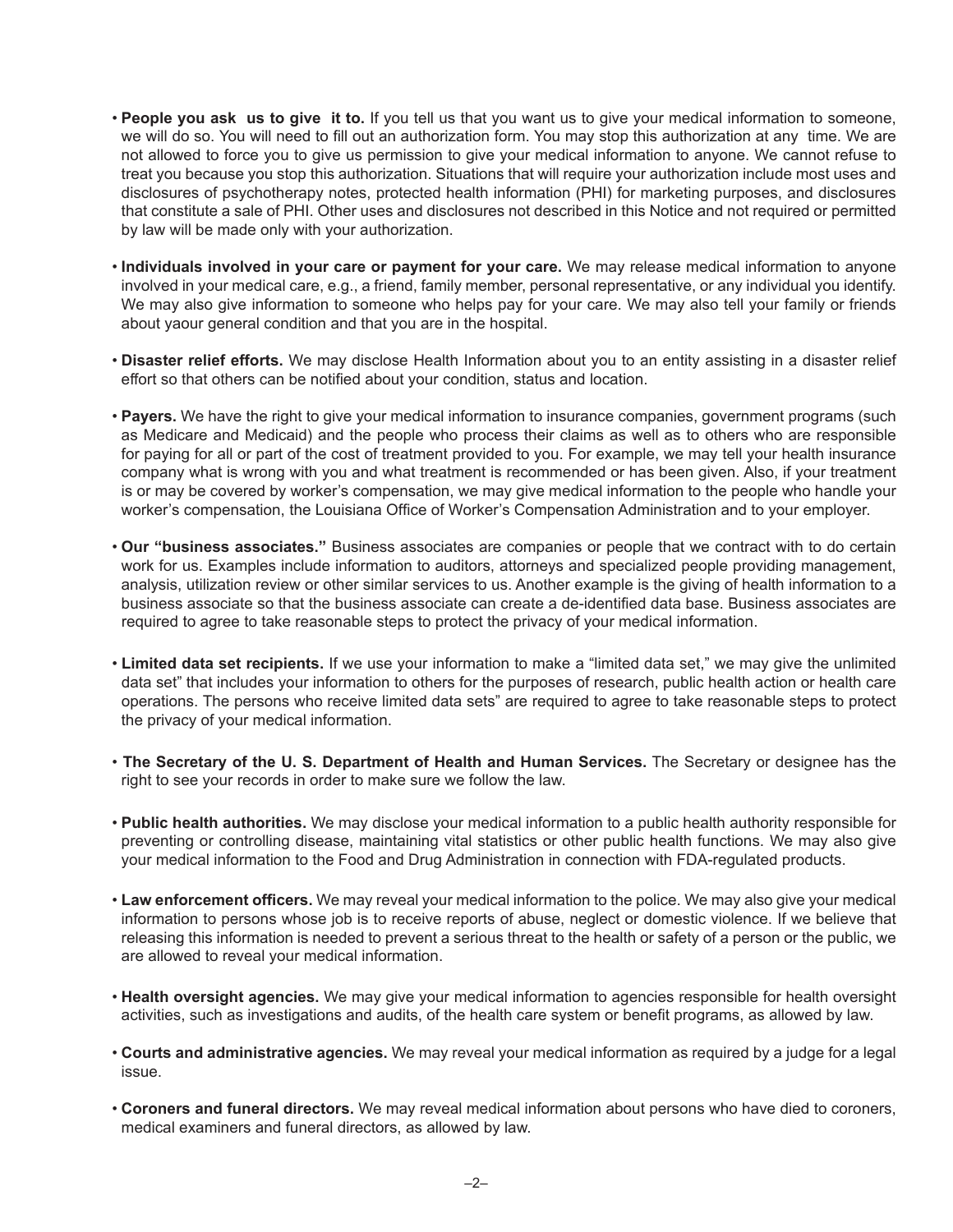- • **Organ transplant services.** We may reveal your medical information to agencies that are responsible for getting and transplanting organs.
- • **Workers' compensation.** We may use or disclose Health Information about you for Workers' Compensation or similar programs as authorized or required by law. These programs provide benefits for work -related injuries or illness.
- • **Research**. We may use and disclose your health information to researchers either when you authorize the use and disclosure of your health information, or an approved Institutional Review Board approves an authorization waiver for the use and disclosure of your health information for a research study. In addition to disclosing Health Information for research, researchers may contact patients regarding their interest in participating in certain research studies. Researchers may only contact you if they have been given approval to do so by the special review process. You will only become a part of one of these research projects if you agree to do so and sign a specific permission form called an Authorization. When approved through a special review process, other studies may be performed using your Health Information without requiring your authorization. These studies will not affect your treatment or welfare, and your Health Information will continue to be protected.
- • T**o create de-identified databases.** We may use your medical information for the purpose of removing information that tells anyone who you are, and putting it in a computer program. Your information may be completely deidentified or partially de-identified. This information is often used for research purposes. If your information is partially de-identified, it is called a "limited data set."
- • **Specialized governmental functions.** We may disclose your medical information for certain specialized governmental functions, as allowed by law. Such functions include:
	- • Military and veterans activities
	- • National security and intelligence activities
	- Protective services to the President and others
	- Medical suitability determinations
- • **Inmates**. If you are an inmate of a correctional institution or in the custody of a law enforcement official, we may release your health information to the institution or law enforcement official. This release would be necessary for the institution to provide you with health care, to protect your health and safety or the health and safety of others, or for the safety and security of the correctional institution.
- • **Required by Law**. We may also reveal your medical information in any other circumstance where the law requires us to do so.
- • **Protective services for the president and others**. As required by law, we may disclose Health Information about you to authorized federal officials so they may conduct special investigations or provide protection to the President, other authorized persons or foreign heads of state.
- **Louisiana health information exchange.** Louisiana State University Health Sciences Center Shreveport facilities participate in the Louisiana Health Information Exchange, a statewide internet based health information exchange. As permitted by law, your health information will be shared with this exchange in order to provide faster access, better coordination of care and assist providers and public health officials in making more informed decisions.
- • **Future communications.** We may provide communications to you with newsletters or other means regarding treatment options, health' related information, disease management programs, wellness programs, or other community based initiatives or activities in which our facility is participating.
- • **Marketing.** Louisiana State University Health Sciences Center Shreveport may ask you to authorize us to use and disclose your health information for marketing purposes. Marketing is a communication about a product or service that you may be interested in purchasing. If Louisiana State University Health Sciences Center - Shreveport receives payment of any kind from a third party in order for Louisiana State University Health Sciences Center - Shreveport to promote the product or service to you, then Louisiana State University Health Sciences Center - Shreveport is required to obtain your written authorization before we can use or disclose your health information.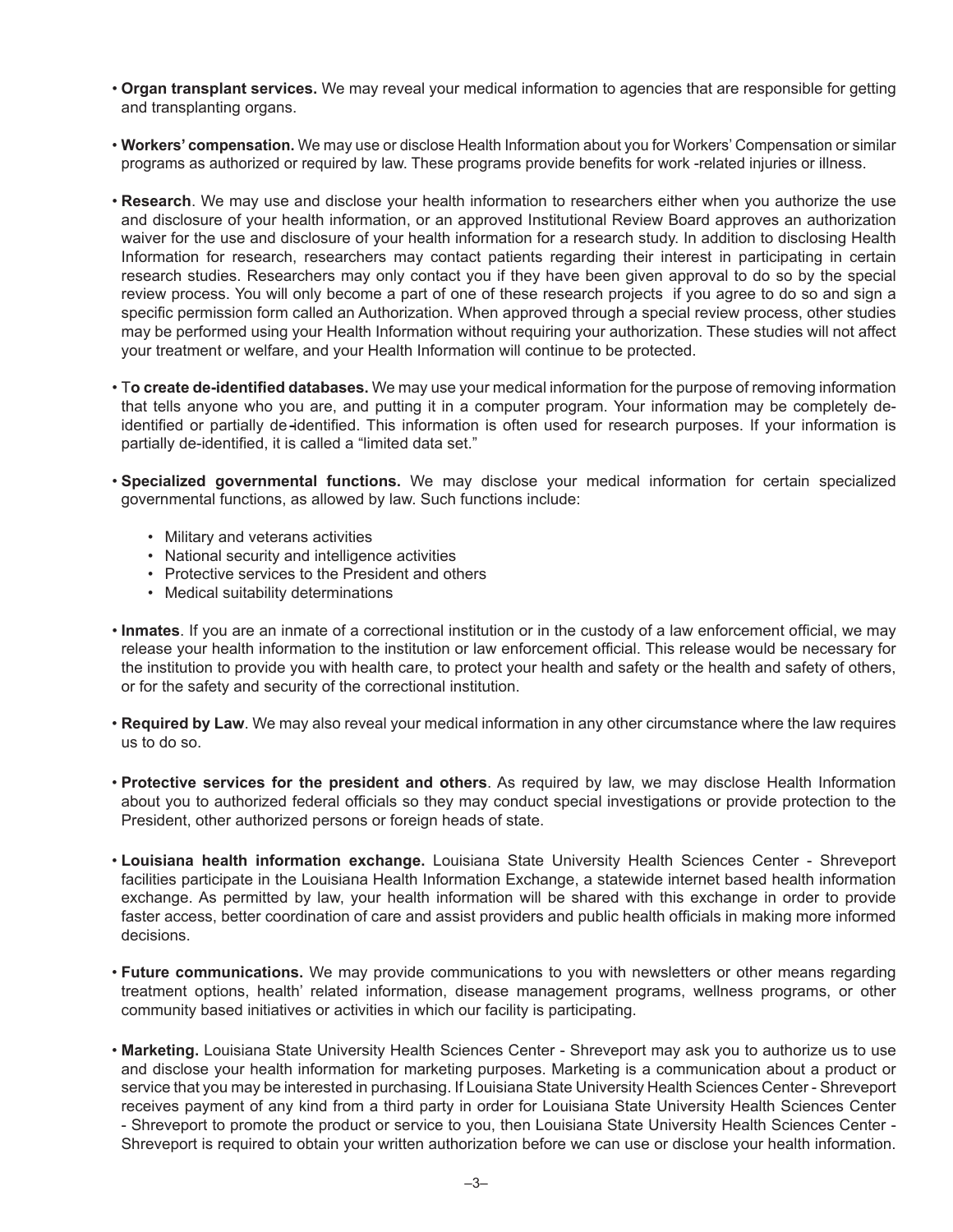Louisiana State University Health Sciences Center - Shreveport is not required to obtain your authorization to discuss with you about Louisiana State University Health Sciences Center - Shreveport's health-related products or services that are available for your health care treatment, case management or care coordination, or to direct or recommend alternative treatments, therapies, providers, or settings of care, providing face to face discussions and offering samples or promotional gifts of nominal value. You have the right to revoke your marketing authorization and Louisiana State University Health Sciences Center - Shreveport will honor the revocation. To opt out of these communications, you may contact the Louisiana State University Health Sciences Center - Shreveport Compliance Office at 318.675.5067 or send a written request to: Louisiana State University Health Sciences Center - Shreveport, Compliance Office, 1501 Kings Highway, Shreveport, LA 71103.

### **OBJECTIONS TO USES AND DISCLOSURES:**

In certain situations, you have the right to object before your medical information can be used or revealed. This does not apply if you are being treated for certain mental or behavioral problems. If you do not object after you are given the chance to do so, your medical information may be used:

• Patient directory. In most cases, this means your name, room number and general information about your condition may be given to people who ask for you by name. Also, information about your religion may be given to members of the clergy, even if they do not ask for you by name. You have the opportunity to limit the release of directory information by telling Louisiana State University Health Sciences Center - Shreveport at the time of your hospitalization.

Our disclosure of this information about you if you are hospitalized in a psychiatric hospital will be more limited.

- • **Family and friends.** We may disclose to your family members, other relatives and close personal friends, any medical information that they need to know if they are involved in caring for you. For example, we can tell someone who is assisting with your care that you need to take your medication or get a prescription refilled or give them information about how to care for you. We can also use your medical information to find a family member, a personal representative or another person responsible for your care and to notify them where you are, about your condition or of your death. If it is an emergency or you are not able to communicate, we may still give certain information to persons who can help with your care.
- • **Disaster relief.** We may reveal your medical information to a public or private disaster relief organization assisting with an emergency.

## **OTHER RIGHTS REGARDING YOUR MEDICAL INFORMATION:**

You also have the following rights regarding your medical information:

- • **Right to request a restriction.** You have the right to ask us to treat your medical information in a special way, different from what we normally do. Unless you have the right to object to the use of the information, we do not have to agree with you. If we do agree to your wishes, we have to follow your wishes until we tell you that we will no longer do so. If you pay out of pocket for a service you have the right to restrict the disclosure of the information concerning the service(s) you paid for to your health plan.
- • **Right to confidential communications.** You have the right to tell us how you would like us to send your information to you. For example, you might want us to call you only at work or only at home. Or you may not want us to call you at all. If your request is reasonable, we will follow your request.
- • **Right to inspect and copy.** You have the right to look at your medical information and, if you want, to get a copy of it. We can charge you for a copy, but only a reasonable amount. Your right to look at and copy your medical records is based upon certain rules. For example, we can ask you to make your request in writing or, if you come in person, that you do so at certain times of the day.